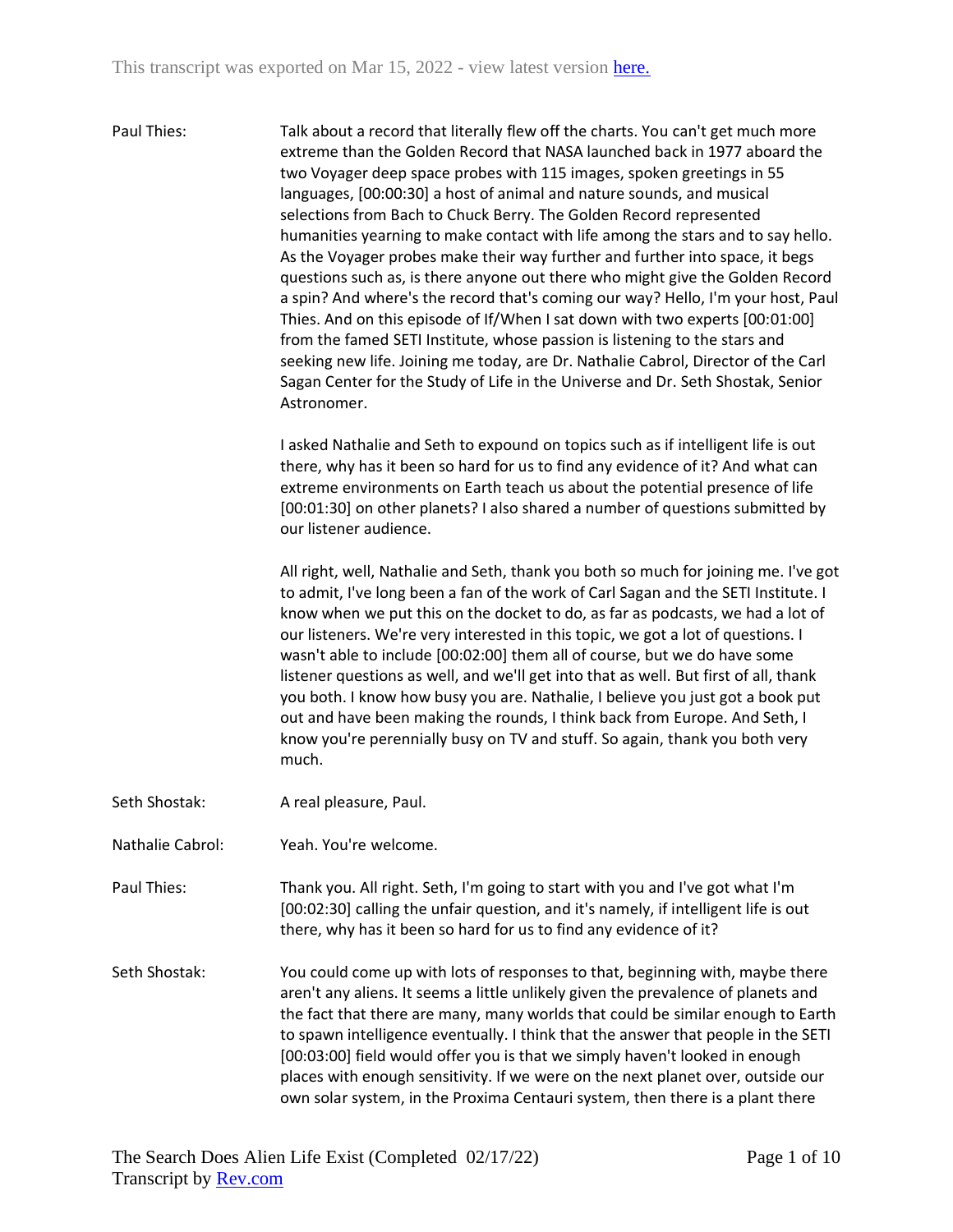that's about the same size and average temperatures. If you were there with our SETI experiments, you would not be able to pick up the Earth. In general, you would not. So that gives you some idea, the limitations [00:03:30] of this kind of an experiment. It requires some fairly special behavior on the part of the aliens. And I think that's the answer to your question.

- Paul Thies: And maybe our technology's just not there yet, or we haven't expanded our footprint galactically, as it were, to where we maybe can pick that up, I guess.
- Seth Shostak: Yeah. Keep in mind, we're not broadcasting, we're just listening. It isn't that we're waiting for the aliens to notice us.
- Paul Thies: I [00:04:00] got you. Now, are you using emerging technologies such as data science or artificial intelligence to aid you in the search?
- Seth Shostak: Yeah. Certainly we are. Particularly over at the University of California, Berkeley, where they have already tried using artificial intelligence, really machine learning, to recognize when a signal is a candidate for being E.T. and when it's not. By the way, in the movies, [00:04:30] you get the impression that you only pick up a signal every couple of weeks, or maybe never, but that's not the case. The facts are that you pick up signals every minute you pick up several signals, right? So you have to sort through those and machine learning is a good way to sort through them. Humans really don't have the bandwidth, to use a local term, to do that.
- Paul Thies: No, I can imagine. You're probably picking up all kinds of interstellar noises. I can imagine what all it is, but you have to comb through that. [00:05:00] And, oh, that was [crosstalk 00:05:02] there's nothing there.
- Seth Shostak: The kind of signal we look for, which is say a narrow band signal. A signal that's at one particular frequency on the radio dial, those kinds of signals are not produced naturally so we don't have any problem with Quasars, Pulsars, hot or cold gas, all of which produce radio signals, yes. But they're not the kinds of signals we're looking for. So they really aren't part of the problem. The problem is [00:05:30] Homo sapiens, but Homo sapiens is always part of the problem.
- Paul Thies: What kind of advances in technology, Seth, do you think will be needed to finally break through and discover life among the stars?
- Seth Shostak: One never knows. You can't say, "Are we close to finding a signal or not?" I unfortunately bet everybody in an audience in Germany a couple of years ago that we would find a signal before about 2035. Right? [00:06:00] And I bet everybody a cup of coffee, so I'm probably going to be buying a lot of coffee because of that. But the reason is that, indeed the equipment does keep getting better. And in fact, if you grasp the improvement of sensitivity, or search space, or anything, any metric of the SETI effort with time, then you find it doubles roughly every two years, that's just Moore's Law for computers. That's not a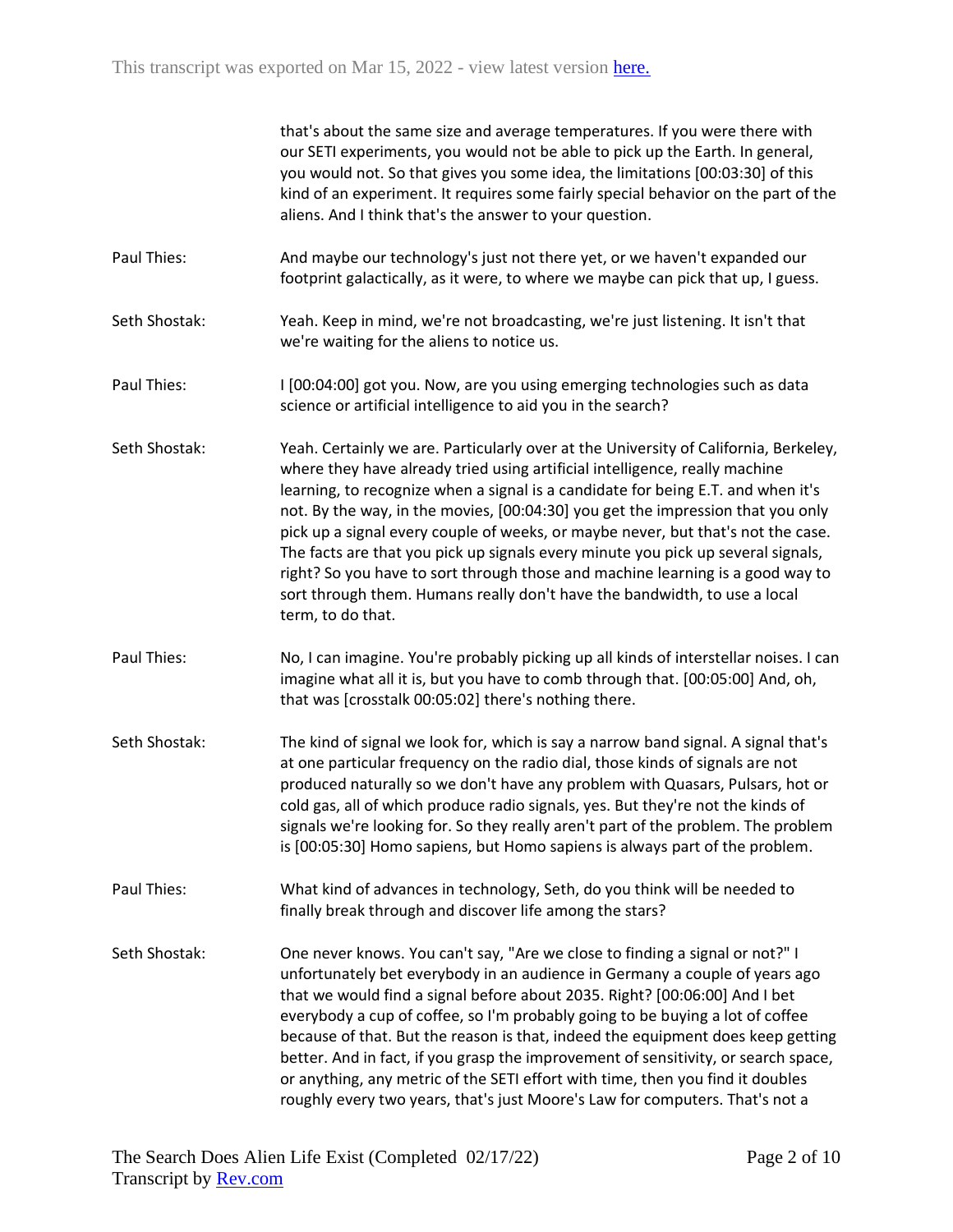coincidence because computers are essential [00:06:30] to what we do. And as the computers get faster, we can sift through the sky faster.

- Paul Thies: Nathalie, one of the areas of expertise that you are in is looking at extreme environments. You can see videos and papers, Nathalie has traveled to some pretty extreme places here on Earth to see about the conditions that can support life. My first question for you Nathalie, is what can [00:07:00] extreme environments on Earth teach us about the potential presence of life on other planets?
- Nathalie Cabrol: Well, this is an interesting question because we are still trying to figure out how life started on Earth here. A few decades ago, we started to look at very interesting places, like the bottom of the ocean or in other places like hydrothermal systems, and then we realized there is a range of microbes that survive in impossible places. And at the same [00:07:30] time planetary exploration was taking off literally, and so we discovered that some of this environment were very similar to what we're is seeing in those places, so especially Mars, or Europa, or Enceladus, et cetera. So by going to those places on Earth, first, we are learning a lot about our own planet and our origins, but we are also learning what kind of microbes could survive in those different environments in the solar system. And [00:08:00] even better than that, by studying them, we are also understanding how we should be exploring them. We are trying instruments and we are trying exploration strategies in those extreme environments. So this is what they are for, they are incredible test beds for a number of things.
- Paul Thies: Let me ask you on that. If we were to find microbial life on another planet, what criteria would be needed to ascertain if there was any relation to the emergence of life [00:08:30] on Earth? How do we know they're not mutually exclusive?
- Nathalie Cabrol: Yeah. Again, this is a wonderful question and so timely because right now astrobiology is coming up with a white paper, especially regarding that question on how can we announce the discovery of life. It's not an easy thing. Just because we don't know what life is, we don't have a consensus definition for life on Earth, believe it or not so it's hard to look for something we don't have a definition for. [00:09:00] I think it's like everything else and Seth probably can say the same thing for the SETI signal. You have to have a number of converging evidence and life has always to be the hypothesis of last resort, and this is how we work. We are going to say, "Okay, this thing seems to be reproducing. It seems to be metabolizing. It does the kind of things that we recognize as processes for life on Earth." Of course that is for life [00:09:30] as we know it.

What we are doing right now is to try to develop [inaudible 00:09:36] frameworks, a checklist of things that would match that. But as far as we know, at this point in time, there is not an unambiguous bio signature. And this is where we run into problems sometimes like with the Viking biological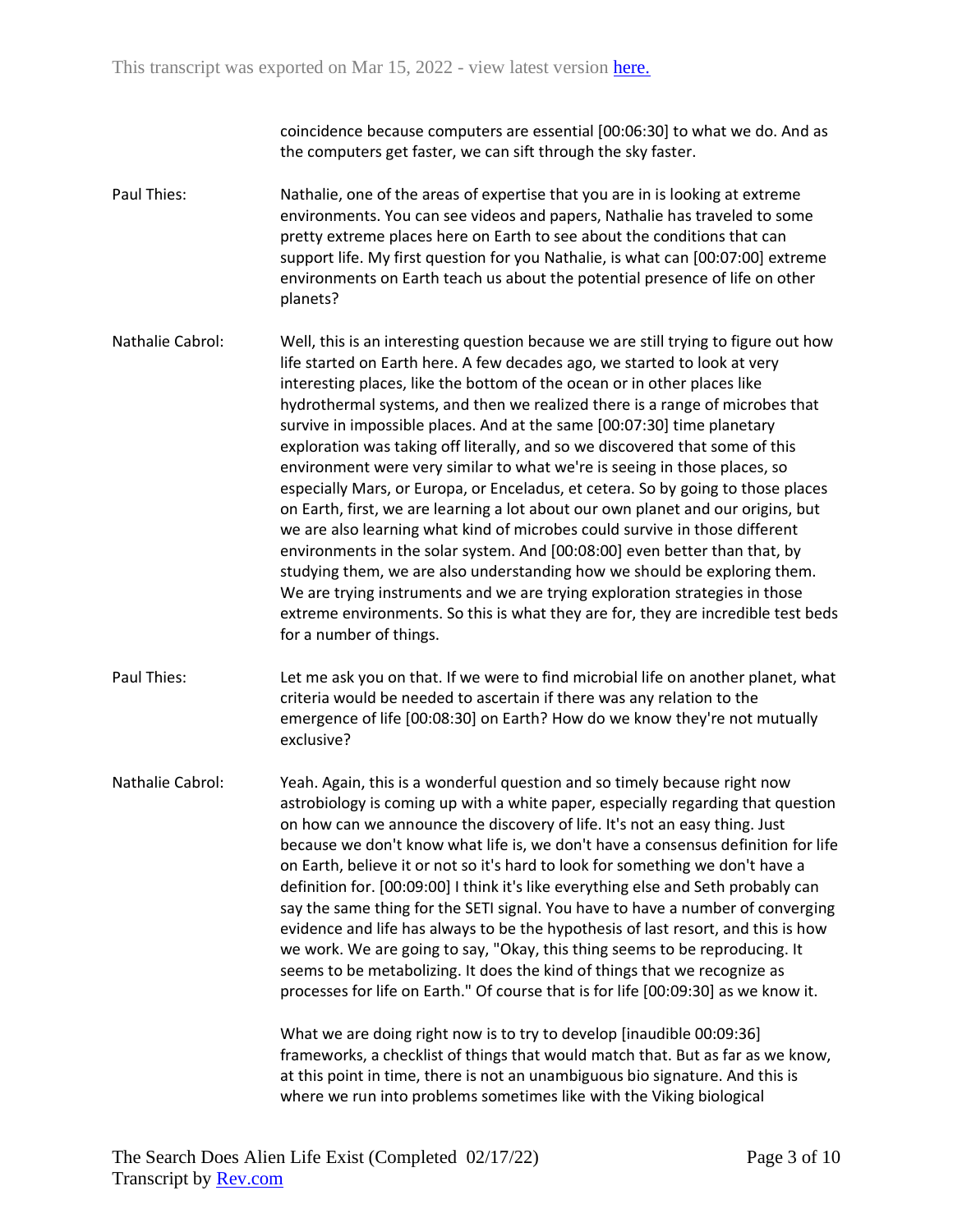experiment. This one is easy enough because in '76, when [00:10:00] we had some evidence showing that it potentially there was life doing something into that experiment. We had no clue about the environment, the Martian environment, that was the first landed admission on Mars so we had no clue. When you have an equation with two unknowns, you better know at least one of them. So you can talk in an educated fashion about the other one.

And we knew very little about both of them so we saw and we realized that it is likely [00:10:30] that the environment created that signal that we saw with the Viking experiment. Then we had another Martian rocks, the Allan Hills meteorites and the difficulty of understanding what we are seeing are fossils or something else. And then more recently the Venus phosphine. So these are the kind of things that make you reflect on when will we be able to say that we recognize life? I always joke that unless there is a rabbit jumping in front [00:11:00] of a Rover on Mars it will be difficult at this point in time. But if you allow me, I'd like to comment a little bit on the question, you asked Seth, why E.T. is not responding.

There are a number of reason Seth mentioned, but there are also some event that are there again, because we don't know about the life process in the universe. I'm with Seth with that, there are too many planets all over the place for us to be alone. [00:11:30] It's statistically an absurdity to even state that's the case, but then you have to think about, and again, just for life as we know it, is life as we know it a generational process? Which means that the kind of life we know we could recognize, et cetera, has come to be just because the stars that preceded us just released recently, the type [00:12:00] of material that makes life as we know it.

And we know it's a little better place, there again, another good reason for a life to be abundant, but it may be that the type of life that we know of started at about the same times. So maybe there are lots of very young civilization. Maybe there are also all of them waking up to the possibility of communicating, and then we have to be synchronous in space and time. There might be many other reasons, right? But there is at least this one that [00:12:30] we can add to the list of hypothesis.

Paul Thies: Oh, it's interesting. One of the questions that had come through from the audience was basically positing that given how long it's projected the universe may last, or the lifespan of the universe, I'm not sure where this was coming from, but that we're in the early days of the potential lifespan of the universe. And so maybe we're just on the cutting edge of life, but that life [00:13:00] will happen and occur much longer in these crazy time spans way out. And we're just happen to be the only kids in the block right at the moment. I don't know, and I don't know how you even how you even figure-

Nathalie Cabrol: No, no. There is something about that hypothesis though. Again, we don't even know what life is, and there are some very, very strange hypothesis coming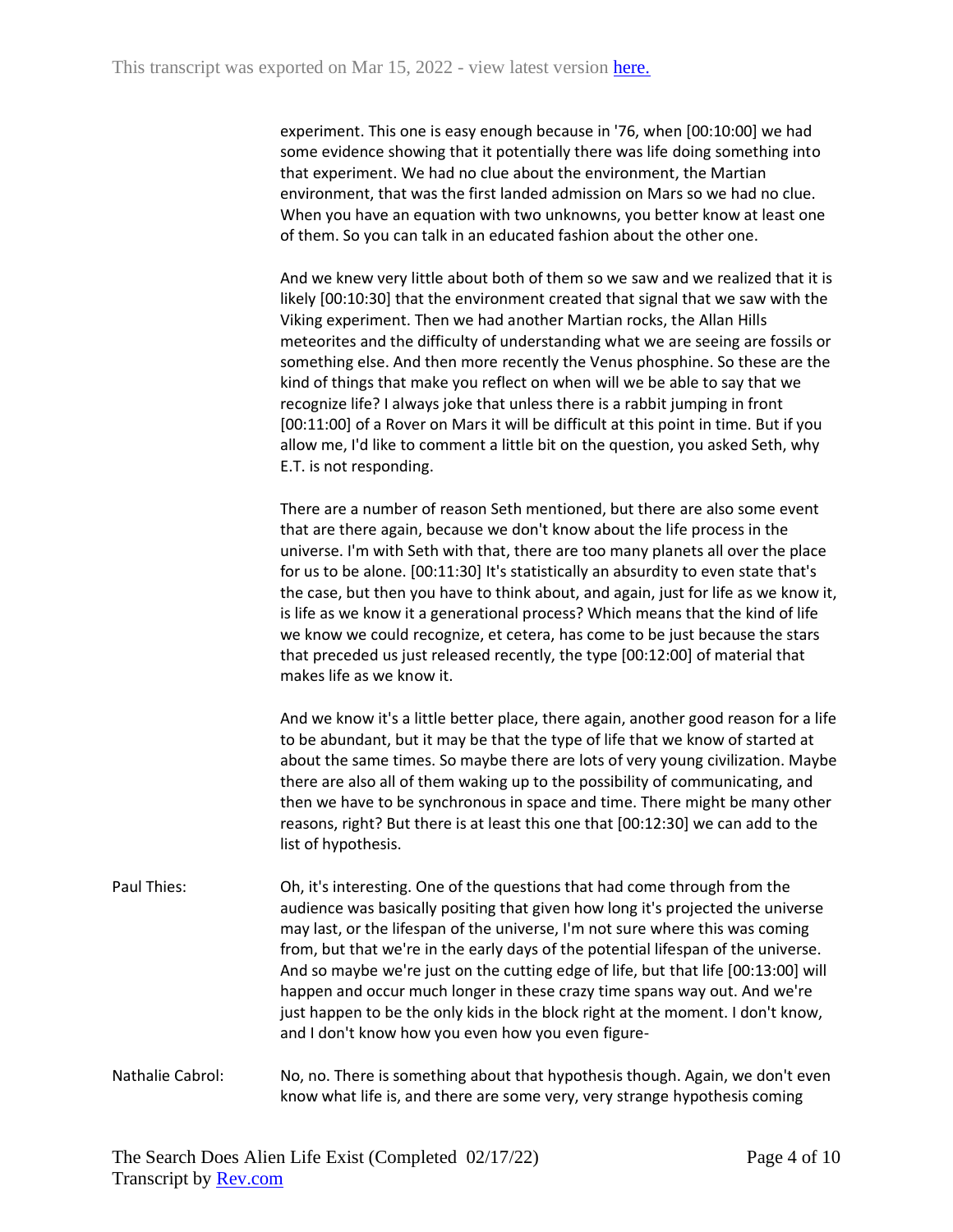|               | about from quantum physics these days and neuroscience, et cetera, so I'm not<br>even going there. The staying universe as we know, the thing [00:13:30] I would<br>say is that, if we are right about the universe expanding and galaxies producing<br>less and less stars, then you are coming up with a problem. We might be at the<br>time where it's a good time to be alive, just because the stars are producing the<br>right stuff after that we might be running out of fuel. I don't know what you<br>think Seth.                                                                                                                                                                                                                                                                                                                            |
|---------------|--------------------------------------------------------------------------------------------------------------------------------------------------------------------------------------------------------------------------------------------------------------------------------------------------------------------------------------------------------------------------------------------------------------------------------------------------------------------------------------------------------------------------------------------------------------------------------------------------------------------------------------------------------------------------------------------------------------------------------------------------------------------------------------------------------------------------------------------------------|
| Seth Shostak: | Life on this planet is based on really a handful of the elements. Carbon,<br>nitrogen, hydrogen, oxygen, sulfur, a few [00:14:00] others are in there, but<br>those are just the big ones. They make up probably 98% of the weight of all life<br>on this planet, and many of those are made in stars. So at the time of the Big<br>Bang, or shall we say a hundred million years after the Big Bang, yeah there was<br>a lot of hydrogen and helium, but there wasn't very much carbon, for example.                                                                                                                                                                                                                                                                                                                                                  |
|               | However, and this is just the field of astronomy, we know that stars had already<br>begun to seed space with the elements of life very, very [00:14:30] quickly,<br>maybe within a billion years after the Big Bang. In other words, by far the<br>majority of time that the universe has existed, there have been the<br>requirements for life, at least as we know it. And while it's true that we might be<br>the youngest kids on the block or among them, that seems unlikely. Because<br>there could have been kids on the block, even if it took 4 billion years for kids to<br>evolve from reproducing molecule, that could have happened 10 billion<br>[00:15:00] years ago or 8 billion years ago. I suspect that there's a lot of<br>intelligence out there that's far older than we are, and in fact that might be the<br>easiest to find. |
| Paul Thies:   | Yeah. This is way above my pay grade, but if we could somehow figure out<br>where the Big Bang took place, as in a place and time and space in the universe,<br>and then as it expands, of course, time unfolds. So it's [00:15:30] like, if you<br>could pin point what is "The center of the universe or where the Big Bang took<br>place"-                                                                                                                                                                                                                                                                                                                                                                                                                                                                                                          |
| Seth Shostak: | Well, Paul-                                                                                                                                                                                                                                                                                                                                                                                                                                                                                                                                                                                                                                                                                                                                                                                                                                            |
| Paul Thies:   | that would be where the life would be.                                                                                                                                                                                                                                                                                                                                                                                                                                                                                                                                                                                                                                                                                                                                                                                                                 |
| Seth Shostak: | Yeah. But there is no such place. That's a mistake that people envision the Big<br>Bang as happening 13 billion years ago, whatever. That there's this big dark<br>room with nothing in it, and somewhere in that room, there was an explosion<br>and then there's a Big Bang. But that's not the way it was. The Big Bang created<br>this space. You can't find the center of [00:16:00] the Big Bang anymore than<br>you can find the central place on Earth, on the surface of the Earth. It's a sphere.<br>Every point is as good as any other point. So there is no center.                                                                                                                                                                                                                                                                       |
| Paul Thies:   | Oh. Oh, wow. What a shame. But we'll have to work on that. My next question.<br>I've got question for Seth and for Nathalie, and I'll start with you, Nathalie. What                                                                                                                                                                                                                                                                                                                                                                                                                                                                                                                                                                                                                                                                                   |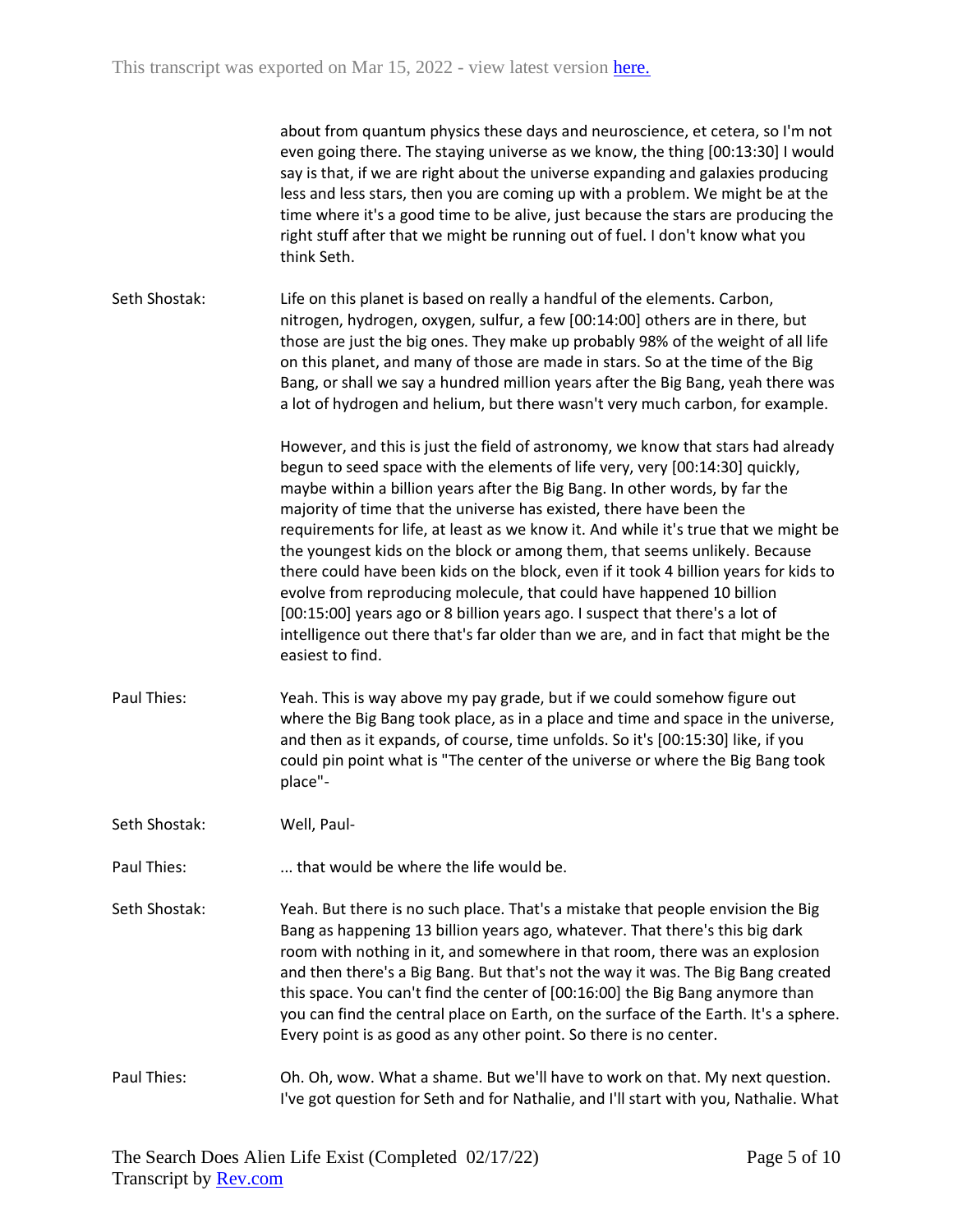is one of the most surprising things you've learned in your career as an astrobiologist and explorer [00:16:30] of extreme environments?

- Nathalie Cabrol: There are a number of them, but the thing that really sticks with me is that I still have to find a place where life isn't. It seems that when you get life started and we don't even know what that means, we don't know if it's a transition from [inaudible 00:16:51] to biology, or if it's something different, when you get started, you just cannot get rid of it. Life is a pest, as we all know by [00:17:00] now.
- Paul Thies: All right. And then Seth, for you, what is one of the most surprising things you've learned in your career in astronomy?
- Seth Shostak: Well, in astronomy, I think it was when I was a graduate student and I was studying a bunch of nearby galaxies. And one of the things that came out of that was to know how quickly they spin. Galaxies do spin, most of them anyhow. Right? And everybody expected that if you went to points that are very far from the center of the [00:17:30] galaxy, that the spinning would slow down. In the same way that Uranus, Neptune, Pluto, they all go around the sun at a slower rate than the inner planets. That's physics from 500 years ago, there's nothing surprising about that. But what was surprising for me, was that that wasn't true. And we found in the late 1960s as galaxies spun too quickly, clearly there was some mass in those galaxies that we couldn't [00:18:00] see.
- Paul Thies: Wow. Yeah. This is mind boggling, some of the celestial mechanics at play. All right. So we're going to go to the audience-question portion. This first one is a question from Zach Alexander, Bristol, UK, and his question's for Seth. What is the simplest signal you would identify as being from an intelligence source?
- Seth Shostak: [inaudible 00:18:24], that's a good question. And I applaud anybody from Bristol. Bristol has [00:18:30] a very nice bridge built by Isambard Kingdom Brunel, and it's still in use. It's a wonderful thing.

Anyhow, that aside, what kind of signal? Look, the sorts of signals we're looking for we tried to keep that as general as possible. Some people think, "Oh, you're looking for the Fibonacci Series, or you're looking for prime numbers or you're looking for pi or something like that." All of that now is that that's not right. [00:19:00] That's not what we do. We look for the technical characteristics of the signal. So fundamentally those boil down to one thing is the signal really at only one spot in the radio spectrum? If it's a radio experiment that we're doing. So is [inaudible 00:19:16] it at 1453.5 Megahertz on the dial or some other number, but not all over the dial, because if you have a Quasar or a Pulsar or anything else, radio noise made by Jupiter or the sun, those signals [00:19:30] are everywhere you look. You don't have to tune to a particular frequency. And so nature is not as good an engineer as an alien would be, that's the assumption.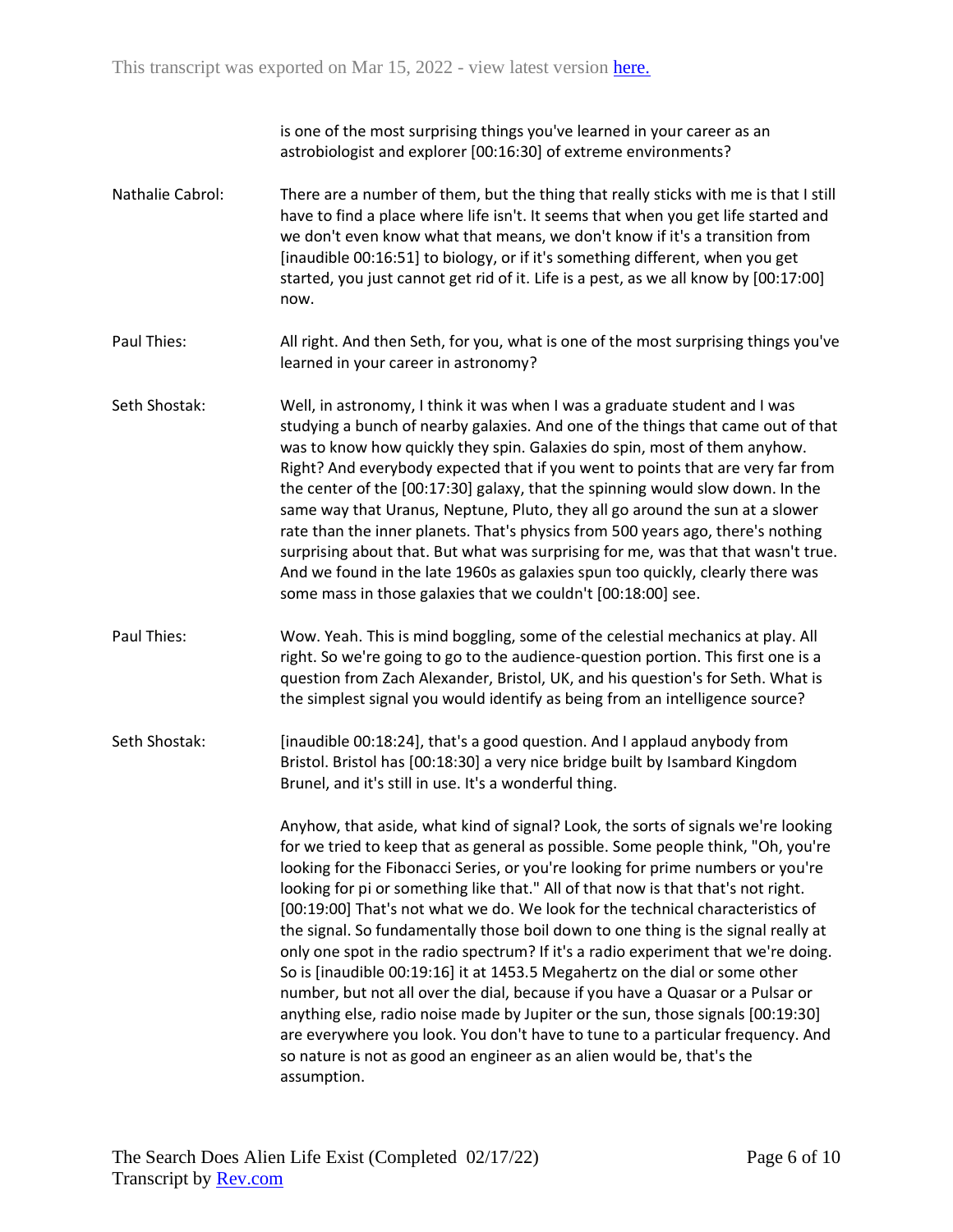- Paul Thies: Okay. So an alien's going to be a much more directed signal. It's not just going to be scattershot all over the place, but it's-
- Seth Shostak: That's something else. Whether they're directed toward us or some other part of the galaxy, that you can't say. But what we're looking for is a signal that's narrow band. I mean, you tune into your favorite, I don't know, radio station, and it's [00:20:00] had a particular spot on the dial. It's not all over the dial. That's the, if you will the indication of a transmitter and that's what we're looking for.
- Paul Thies: Okay. I got you. All right. This next question is from Sam [Lao 00:20:15] from Boston, Massachusetts. And this is a question for Nathalie. Does SETI have a program to think about the larger ethical and philosophical implications if contact with alien intelligence is made?
- Nathalie Cabrol: Yeah, we have [00:20:30] ethical question being looked after by a different level. The protocol for SETI exists, Seth can talk more about this. But there is a series of things that need to happen to verify a signal, et cetera. For the ethics of finding life, that goes from microbes to E.T. we cover the whole Drake equation here. For microbe there is what we call [00:21:00] planetary protection, try and understand how to prevent contamination when we go to another planet, just for scientific purposes in the first place. You don't want to travel a million miles and discover that terrestrial life is thriving all over the place, because we already know for instance that on Mars, some terrestrial microbes could survive there. So that's a reason as well why we're not landing. People are pulling their hair out [00:21:30] saying, "But you have eyes near the polar caps and it's right there. And you have eyes in high latitude. Why aren't you landing your spacecraft in those places?"

Well, that's the reason why. We have right now sterilization protocols that basically allow a spacecraft to leave for space with certain amount of micro per unit. Okay? A surface unit on the spacecraft. Then we know that we have done to the best [00:22:00] of our knowledge, the best we could to sterilize the spacecraft. And then if you land on Mars on the place where there is no ice or water too close to the surface, then considering the environmental condition on Mars, the spacecraft will be sterilized within a few days just because you have cosmic race and all of this good stuff falling at the surface.

And contamination goes both ways. We also don't want to bring back anything. Now, [00:22:30] the ethical question comes about what if we are finding life on any of the planetary bodies in the solar system? And right now, it still up for discussion, people are talking about this. Some of them are saying, "Well, leave Mars to the Martian. Fence the place, we're not going there." Others are saying, "Well, look at what happened in the history of humanity, it's never really good to be discovered."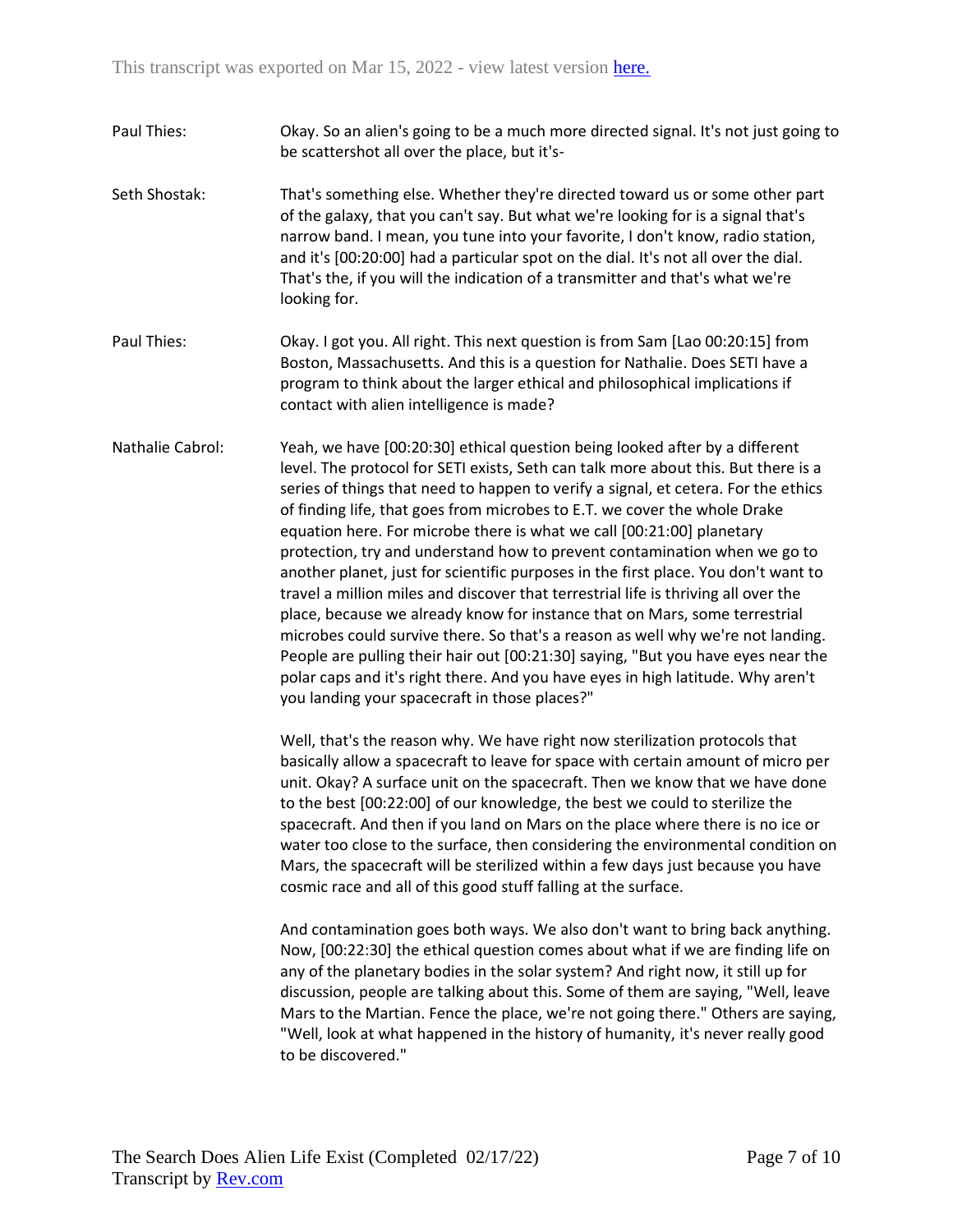|                  | [00:23:00] For when it comes to alien, the good thing about it is that they might<br>want to impose their ethical views on us, because if they are making the journey<br>to visit us, then that means that they are fairly more advanced, fairly more<br>advanced than we are. I don't know about the ethics. I know that there is a lot<br>of discussion, especially when you are starting to talk about religion, about this<br>kind of things. It is an interesting debate. We have this chance [00:23:30] at the<br>Institute to be working with the current and the previous director of the<br>observatory of the Vatican and their astronomers, and they're wonderful,<br>wonderful men. And we're discussing all of those things, but at this point in time<br>it's at the level of the discussion.                                                                                                                                                                                                                                                                                                                             |
|------------------|-----------------------------------------------------------------------------------------------------------------------------------------------------------------------------------------------------------------------------------------------------------------------------------------------------------------------------------------------------------------------------------------------------------------------------------------------------------------------------------------------------------------------------------------------------------------------------------------------------------------------------------------------------------------------------------------------------------------------------------------------------------------------------------------------------------------------------------------------------------------------------------------------------------------------------------------------------------------------------------------------------------------------------------------------------------------------------------------------------------------------------------------|
| Paul Thies:      | This next question is from Pamela Jordan in Greenville, South Carolina. And this<br>one is for Seth. Beyond listening in the radio [00:24:00] spectrum, searching for<br>light signals and searching for infrastructure, are there other detection<br>technologies being considered by SETI?                                                                                                                                                                                                                                                                                                                                                                                                                                                                                                                                                                                                                                                                                                                                                                                                                                            |
| Seth Shostak:    | I think she may have covered them all. We look for signals, radio signals. That's<br>the traditional SETI approach. That's 60 years old now. We also look for, if you<br>will, flashing lasers. We're building some infrastructure, people at the University<br>of California, Berkeley are building some instruments as well [00:24:30] that<br>could see a laser that happened to be aimed in our direction. That would be<br>obviously another sign of intelligence. In general, you could say that while not<br>looking for these things specifically, all astronomers who use telescopes are<br>looking for E.T. too. Because if they were to find some giant engineering project,<br>the Dyson spheres or something like that, giant construction that some<br>civilization that's a million [00:25:00] years more advanced than we are has<br>built, then they would say, "Well, I don't quite know what that is. Maybe it's<br>aliens." And this has happened at least a half dozen times in the history of<br>astronomy. It's never turned out to be aliens, but it's worth checking out<br>because maybe one time it will be. |
| Paul Thies:      | Yeah. Interesting. Okay. This next question is for Nathalie. This is from Bejoy<br>[Menathara 00:25:24] from Dubai, United Arab Emirates. And he writes, given<br>that the SETI mission is to study [00:25:30] life in the universe, I'd like to know if<br>SETI is involved in the study of life in oceanic trenches.                                                                                                                                                                                                                                                                                                                                                                                                                                                                                                                                                                                                                                                                                                                                                                                                                  |
| Nathalie Cabrol: | Specifically in trenches, I don't think so. But we have one of our PIs, at least one<br>of them, in a small team with him looking at life and environments for life in the<br>ocean right next to [inaudible 00:25:54] off the coast of Oregon. Yes, of course.                                                                                                                                                                                                                                                                                                                                                                                                                                                                                                                                                                                                                                                                                                                                                                                                                                                                         |
| Paul Thies:      | Okay. Excellent. And then [00:26:00] my last question, this was suggested by a<br>number of folks, including Richard Lambert of Leeds, UK, Victor Le [Patillo<br>00:26:10] from Wokingham, UK, Claire Leevers from Sydney, Australia, and<br>Tomash [Alakvieder 00:26:16] from Warsaw, Poland. They're all asking in kind of<br>different angles, but about the Drake equation. And so it's been 60 years since<br>Dr. Frank Drake gave the world the famed Drake equation, a probability formula<br>[00:26:30] to estimate the presence of extraterrestrial civilizations. Now the                                                                                                                                                                                                                                                                                                                                                                                                                                                                                                                                                     |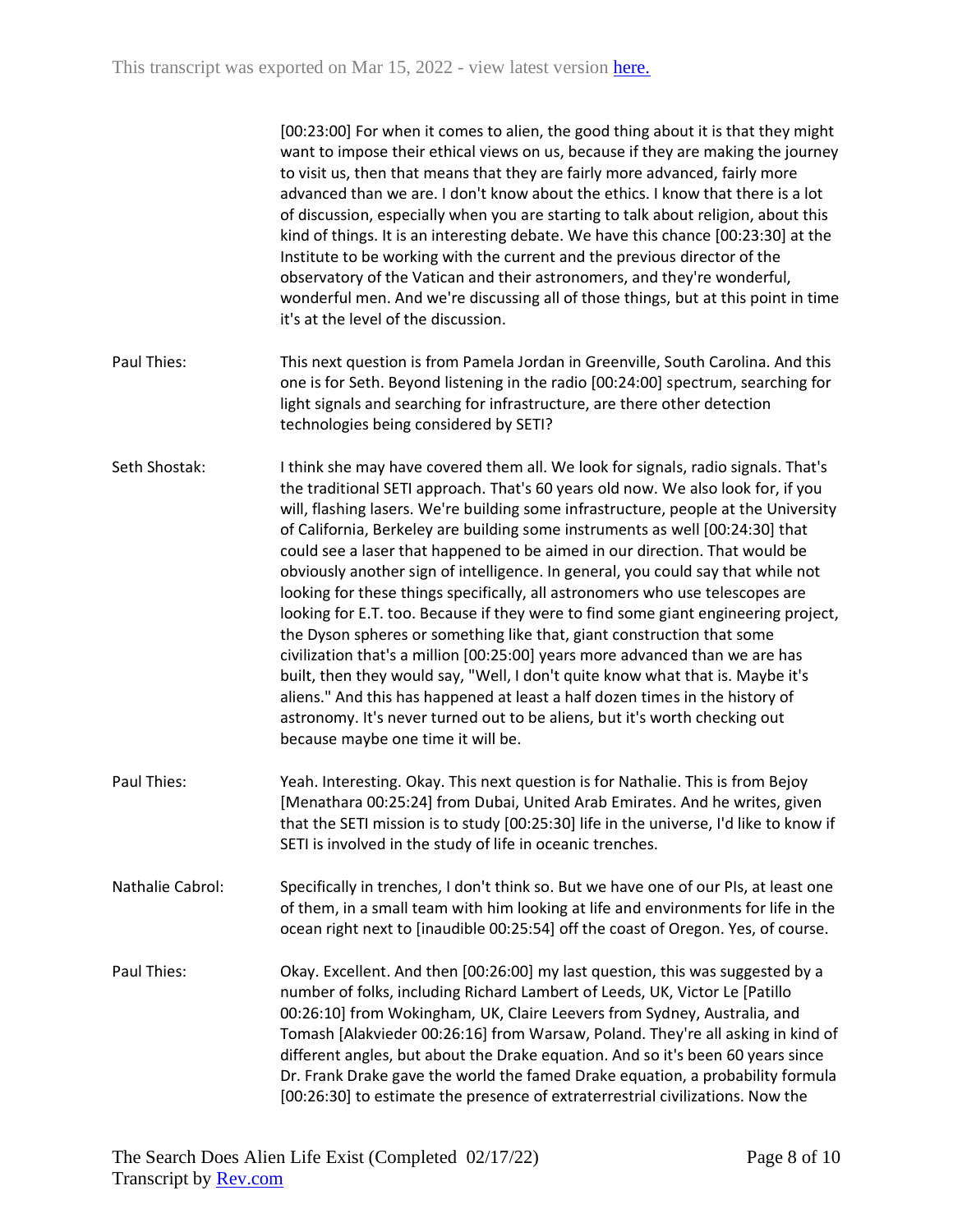formula retains widespread interest, admittedly many, if not most of its factors remain unknown. The question is, and this is for both of you all, why do you think the equation retains such fascination for people? And do you think we might crack some of its variables in our lifetime? We'll start with Nathalie and then Seth, you weigh in as well. I'm sure you both have some opinions here.

Nathalie Cabrol: First. [00:27:00] I would say that I would disagree with the fact that a lot of the factors at this point in time remain unknown. In fact, I think that's completely the opposite. We're starting to populate them very, very well. And to me, the beauty of the Drake equation it's in its simplicity and its flexibility because you can, even if you think of it, think about life as we don't know it, with the Drake equation. You just have to move [00:27:30] the habitable zone. You have to tweak the kind of initial parameters that you want to input in it. And also the other thing that makes me smile often is that, of course, because it's such a successful, and simple, and elegant way of approaching, what is actually the astrobiology roadmap from the origins of life to E.T. Right?

> Is that there have been many attempts at adding something [00:28:00] or just tweaking something to get a different version, but all of them are just tweaks. They are not changing anything fundamentally to the Drake equation. And right now we know a lot better about habitable zone, we have been tweaking the notion of habitable zone. We have added a number of greenhouse gases, that actually changed [00:28:30] the place of the Earth a little bit. We know a lot more about the exoplanets today. We are making progress in terms of extreme environments on Earth, which tells us a lot more about life in the universe.

> We also understand today that the habitable zone is not the only thing that is important when you are searching for life. You have habitable environment, which means that you can be way outside of the habitable zone and still have places where life [00:29:00] could exist. There are so many progresses being made in astronomy and also we are living experiment for the L-Factor. We are living it every single day today. So to me, the Drake equation is the gift that keeps on giving. I think that we will understand a lot better [inaudible 00:29:22] in the decades to come.

Paul Thies: Okay. Interesting. And then Seth, your take on the Drake equation.

Seth Shostak: Look, the Drake equation [00:29:30] was formulated not to be in the back of all the astronomy textbooks that it is in, which is to say all of them, all of them. It's the second most popular equation in science, so it is said, after E equals MC square. But Frank, he developed this equation, it was actually based on another equation that had been developed by an astronomer, a guy by the name of Harlow Shapley, doesn't matter. But it's a great way to organize [00:30:00] information. If you want to do a SETI experiment, it would be nice to at least know whether you're wasting your time or whether there's some chance of success, and that's what it was designed to do.